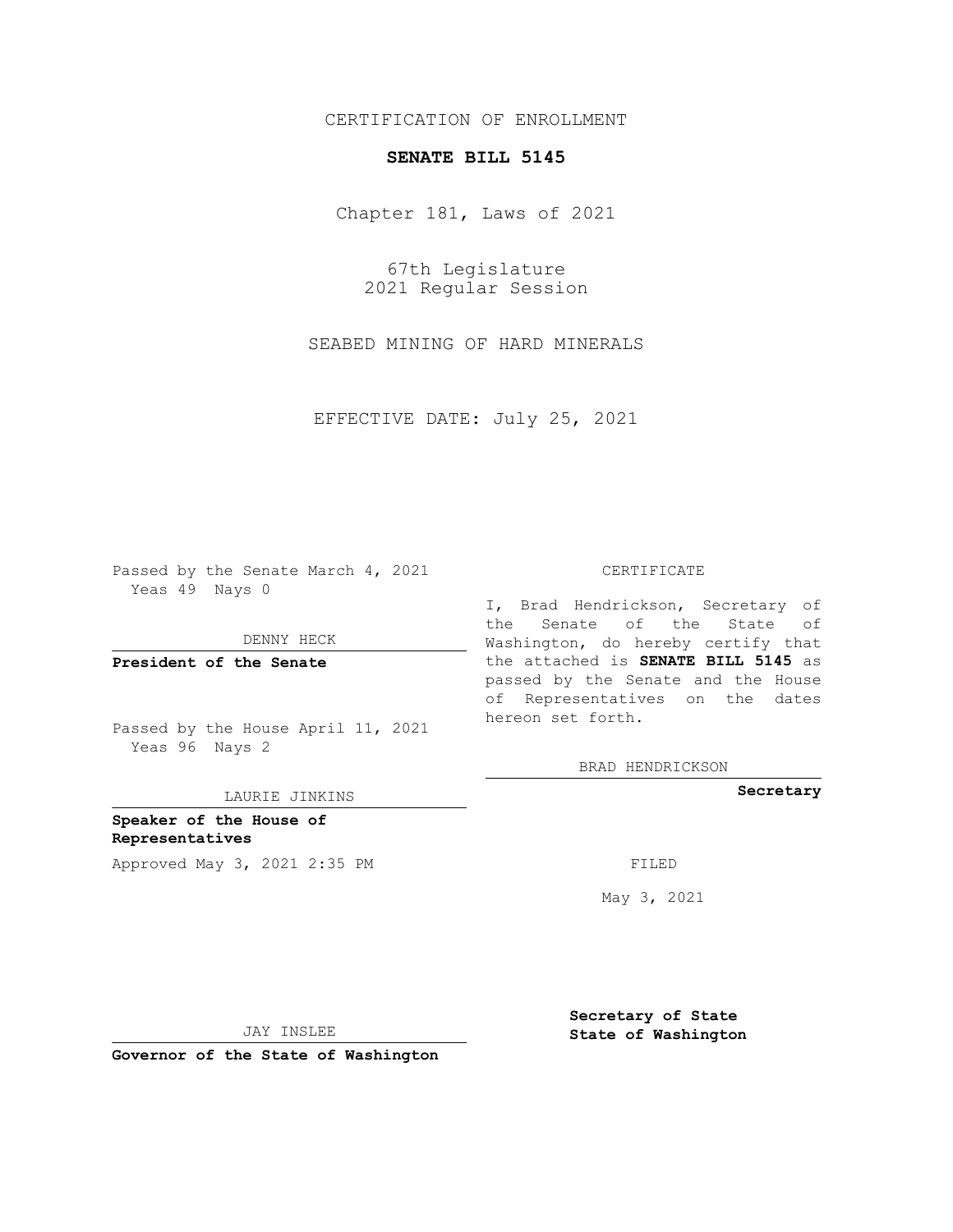## **SENATE BILL 5145**

Passed Legislature - 2021 Regular Session

**State of Washington 67th Legislature 2021 Regular Session**

**By** Senators Van De Wege and Rolfes

Read first time 01/12/21. Referred to Committee on Agriculture, Water, Natural Resources & Parks.

1 AN ACT Relating to the prevention of seabed mining of hard 2 minerals; and amending RCW 79.14.300, 79.140.190, and 90.58.160.

3 BE IT ENACTED BY THE LEGISLATURE OF THE STATE OF WASHINGTON:

4 **Sec. 1.** RCW 79.14.300 and 2003 c 334 s 401 are each amended to 5 read as follows:

 ((The)) (1) Except as provided in subsection (2) of this section, 7 the department may issue permits and leases for prospecting, and contracts for the mining of valuable minerals and specified materials, except rock, gravel, sand, silt, coal, or hydrocarbons, upon and from any public lands belonging to or held in trust by the state, or which have been sold and the minerals thereon reserved by the state in tracts not to exceed six hundred forty acres or an 13 entire government-surveyed section.

14 (2) The department may not issue permits and leases on aquatic 15 lands along the Washington coast from Cape Flattery south to 16 Washington's southern boundary, nor in Grays Harbor, Willapa Bay, and 17 the Columbia river downstream from the Longview bridge, for purposes 18 of exploration, development, or seabed mining of hard minerals. For 19 the purposes of this section, "hard minerals" means natural deposits 20 of valuable minerals other than rock, gravel, sand, silt, coal, or 21 hydrocarbons. Hard minerals include, but are not limited to, metals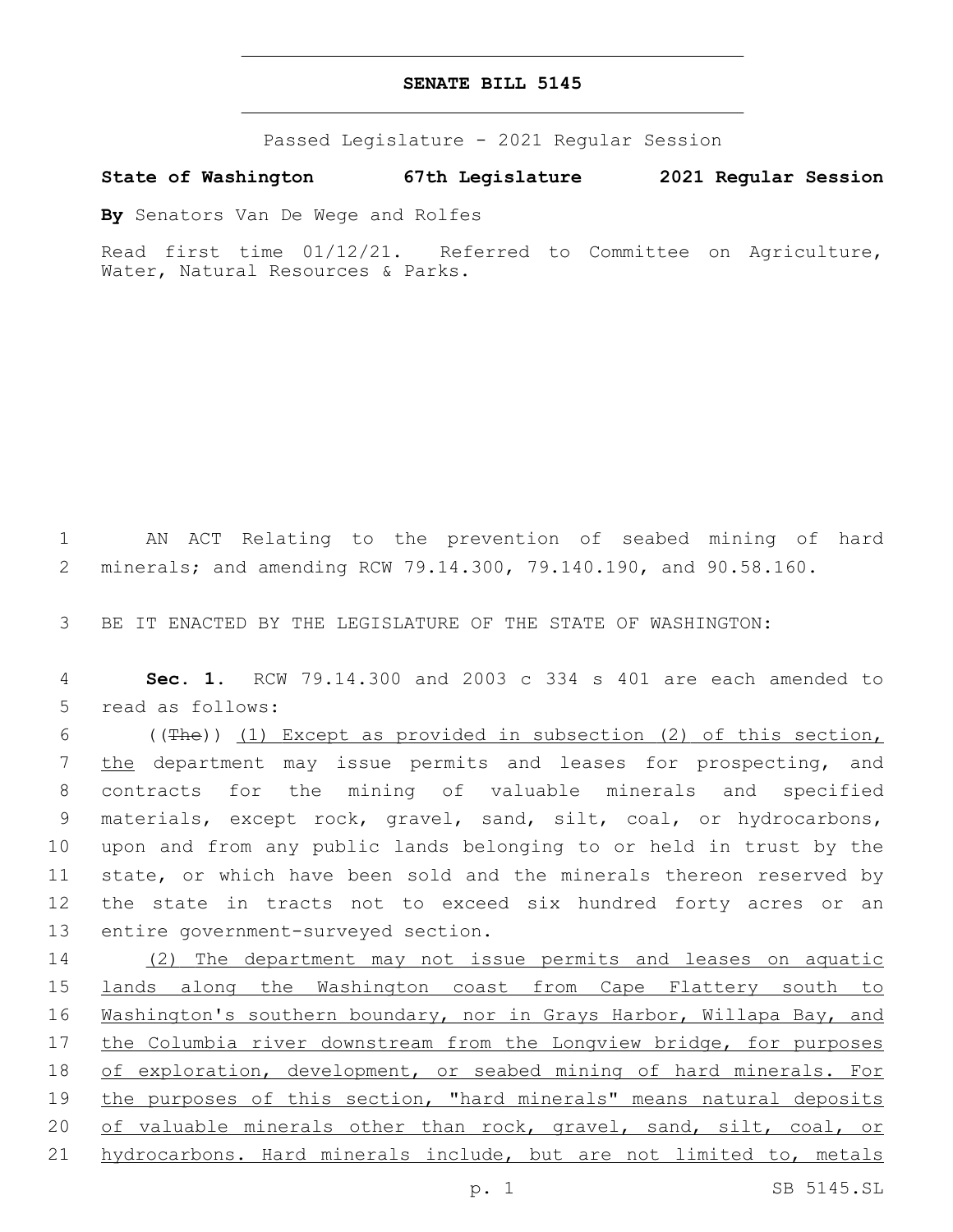|  | 1 and placer deposits of metals, nonmetallic minerals, gemstones, ores, |  |  |  |  |
|--|-------------------------------------------------------------------------|--|--|--|--|
|  | 2 gold, silver, copper, lead, iron, manganese, silica, chrome,          |  |  |  |  |
|  | 3 platinum, tungsten, zirconium, titanium, garnet, and phosphorus.      |  |  |  |  |

4 **Sec. 2.** RCW 79.140.190 and 2005 c 155 s 131 are each amended to 5 read as follows:

6 ( $(Hhe)$ ) (1) Except as provided in subsection (2) of this section, the department may issue permits and leases for prospecting, placer mining contracts, and contracts for the mining of valuable minerals and specific materials, except rock, gravel, sand, silt, coal, or hydrocarbons, upon and from any state-owned aquatic lands, or which have been sold and the minerals reserved by the state in tracts not to exceed six hundred forty acres or an entire government-surveyed 13 section. The procedures contained at RCW 79.14.300 through 79.14.450, 14 inclusive, shall apply.

 (2) The department may not issue permits and leases on state-16 owned aquatic lands along the Washington coast from Cape Flattery south to Washington's southern boundary, nor in Grays Harbor, Willapa Bay, and the Columbia river downstream from the Longview bridge, for purposes of exploration, development, or mining of hard minerals. For 20 the purposes of this section, "hard minerals" has the same meaning as defined in RCW 79.14.300(2).

22 **Sec. 3.** RCW 90.58.160 and 1971 ex.s. c 286 s 16 are each amended 23 to read as follows:

24 ((Surface)) (1) Seabed mining for hard minerals and surface 25 drilling for oil or gas is prohibited in the waters of Puget Sound 26 north to the Canadian boundary and the Strait of Juan de Fuca seaward 27 from the ordinary high water mark and on all lands within one 28 thousand feet landward from said mark.

29 (2)(a) For purposes of this section, "hard minerals" means 30 natural deposits of valuable minerals including, but not limited to, 31 metals and placer deposits of metals, nonmetallic minerals, 32 gemstones, ores, sediments, gold, silver, copper, lead, iron, 33 manganese, silica, chrome, platinum, tungsten, zirconium, titanium, 34 garnet, and phosphorus.

35 (b) "Hard minerals" does not include rock, gravel, sand, silt, 36 coal, or hydrocarbons.

> Passed by the Senate March 4, 2021. Passed by the House April 11, 2021.